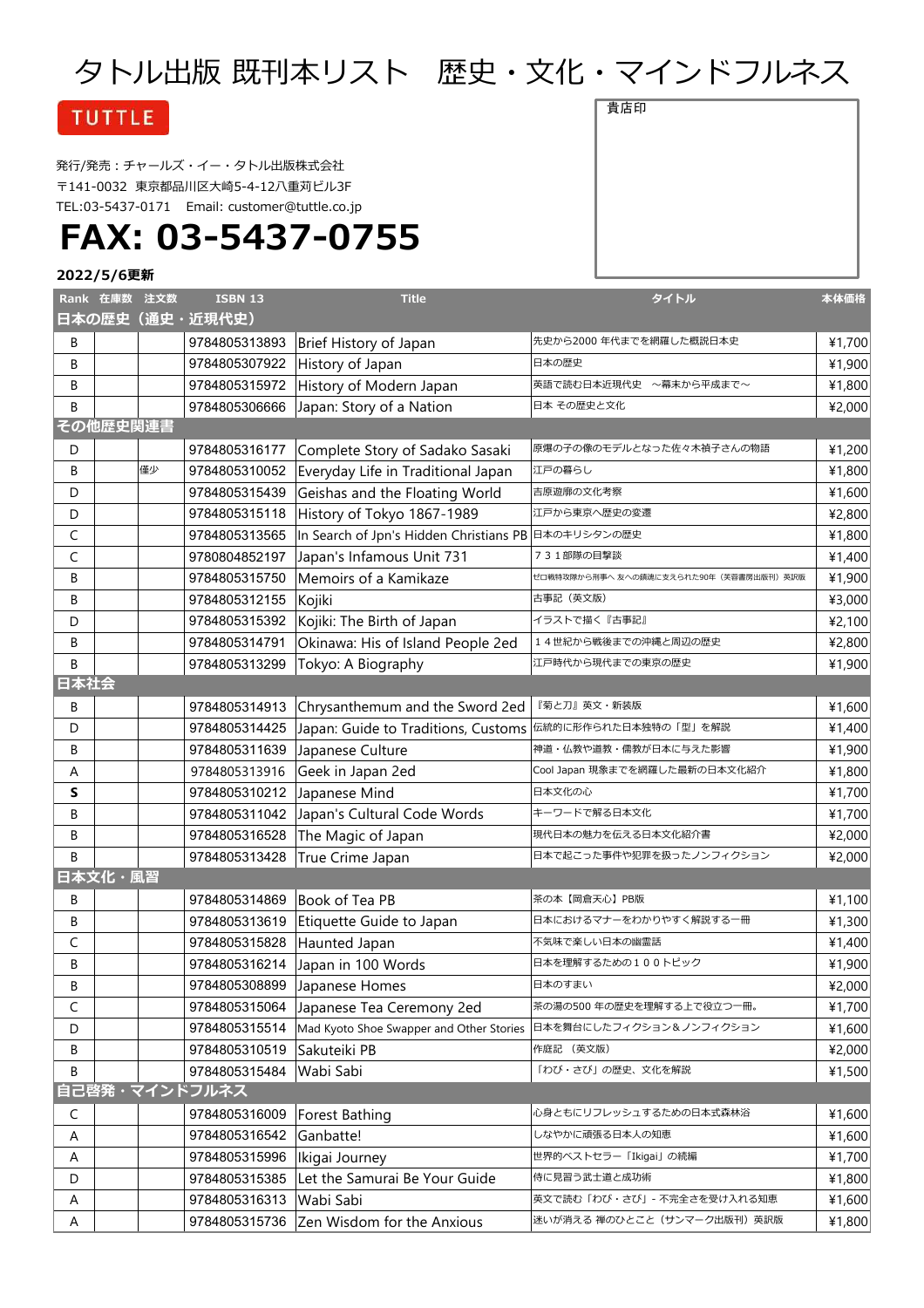## タトル出版 既刊本リスト 宗教・侍・武道

貴店印

### **TUTTLE**

発行/発売:チャールズ・イー・タトル出版株式会社 〒141-0032 東京都品川区大崎5-4-12八重苅ビル3F TEL:03-5437-0171 Email: [customer@tuttle.co.jp](mailto:customer@tuttle.co.jp)

## **FAX: 03-5437-0755**

|       | Rank 在庫数 注文数 | <b>ISBN 13</b> | <b>Title</b>                                                       | タイトル                                     | 本体価格   |
|-------|--------------|----------------|--------------------------------------------------------------------|------------------------------------------|--------|
| 仏教・神道 |              |                |                                                                    |                                          |        |
| D     |              | 9784805315002  | Buddhism Plain and Simple PB                                       | ブッダの教え シンプルな生き方                          | ¥1,300 |
| B     |              | 9784805315705  | Introduction to Zen Training                                       | 禅入門                                      | ¥1,700 |
| A     |              | 9784805316924  | Master Dogen's Zazen Meditation Handbook                           | 道元『弁道話』英訳版                               | ¥1,700 |
| D     |              | 9784805311066  | Shinto The Kami Way                                                | 神道                                       | ¥1,300 |
| B     |              | 9784805311998  | Zen and Japanese Culture                                           | 禅と日本文化                                   | ¥2,400 |
| 武道哲学  |              |                |                                                                    |                                          |        |
| A     |              | 9784805314890  | Bushido 2ed                                                        | 武士道【ハードカバー版】                             | ¥1,700 |
| B     |              | 9784805315071  | <b>Bushido Explained</b>                                           | カラーイラスト付き武士道入門                           | ¥1,800 |
| B     |              | 9784805316825  | Code of the Samurai 3ed                                            | 大道寺友山著『武道初心集』英訳版                         | ¥1,300 |
| D     |              | 9784805316160  | Complete Musashi The Book of Five Rings PB  宮本武蔵『五輪書』の新英訳 ペーパーバック版 |                                          | ¥1,500 |
| B     |              | 9784805311981  | Hagakure                                                           | 「葉隠」英訳版                                  | ¥1,700 |
| D     |              | 9784805312933  | Samurai Wisdom PB                                                  | 侍に学ぶ現代の生き方                               | ¥1,600 |
|       | 侍ビジュアル書      |                |                                                                    |                                          |        |
| S     |              | 9784805316597  | Illustrated Guide Samurai History and Culture  図解 サムライの歴史          |                                          | ¥3,300 |
| D     |              | 9784805313442  | Samurai: An Illustrated History                                    | 甲冑、刀、戦術など図解で紹介                           | ¥3,800 |
| D     |              | 9784805313879  | Samurai Castles                                                    | 日本の城を紹介する英文写真集                           | ¥2,200 |
| 侍の歴史  |              |                |                                                                    |                                          |        |
| B     |              | 9784805315804  | 47 Ronin 3ed                                                       | 忠臣蔵【英文版】                                 | ¥1,500 |
| B     |              | 9784805315354  | History of the Samurai                                             | 武士の起源から終焉までを網羅した日本の歴史                    | ¥2,100 |
| C     |              | 9784805312353  | Samurai Revolution                                                 | 幕末の侍の活躍を描く                               | ¥2,900 |
| D     |              | 9784805313534  | Samurai Tales PB                                                   | 維新という渦の中心で奔走した志士たちの活躍を事件ごとに描く            | ¥1,700 |
| C     |              | 9784805310427  | Shogun                                                             | 徳川家康の生涯                                  | ¥2,500 |
| D     |              | 9784805315460  | Shogun's Last Samurai Corps                                        | 新撰組の生涯 - 『Shinsengumi』 9784805311196の新装版 | ¥1,800 |
| C     |              | 9784805310106  | Taiheiki                                                           | 太平記                                      | ¥2,300 |
| ニンジャ  |              |                |                                                                    |                                          |        |
| D     |              | 9784805314395  | True Path of the Ninja PB                                          | 『正忍記』英訳版                                 | ¥1,300 |
| 武道    |              |                |                                                                    |                                          |        |
| B     |              | 9780804852234  | Art and Science of Judo                                            | 柔道の技を科学的なアプローチから解説する                     | ¥1,800 |
| D     |              | 9784805313756  | Japan The Ultimate Samurai Guide                                   | 道場での修行や武道の取り組み方を記した実践的ガイド                | ¥1,900 |
| D     |              | 9780804832052  | Okinawan Karate                                                    | 沖縄空手                                     | ¥1,600 |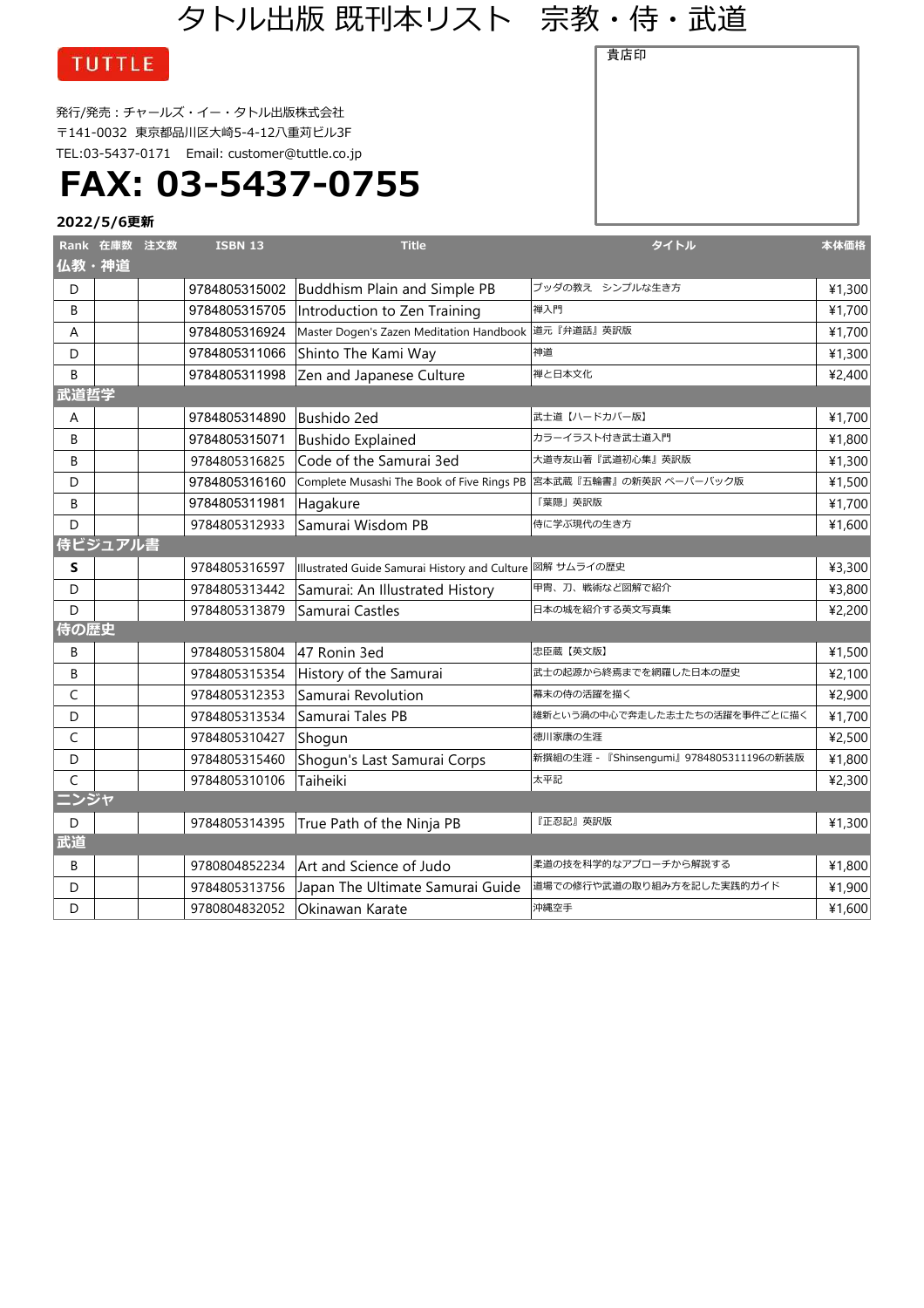# タトル出版 既刊本リスト タトル・クラシックス

貴店印

### **TUTTLE**

発行/発売:チャールズ・イー・タトル出版株式会社 〒141-0032 東京都品川区大崎5-4-12八重苅ビル3F TEL:03-5437-0171 Email: [customer@tuttle.co.jp](mailto:customer@tuttle.co.jp)

# **FAX: 03-5437-0755**

|             | Rank 在庫数 注文数 |            | <b>ISBN 13</b>    | <b>Title</b>                                                | タイトル                             | 本体価格   |
|-------------|--------------|------------|-------------------|-------------------------------------------------------------|----------------------------------|--------|
|             |              | タトル・クラシックス |                   |                                                             |                                  |        |
| 芥川龍之介       |              |            |                   |                                                             |                                  |        |
| B           |              |            | 9784805314500     | Japanese Short Stories                                      | 芥川龍之介短編集 (英文版)                   | ¥1,500 |
| B<br>川端康成   |              |            | 9784805314630     | Rashomon and Other Stories                                  | 羅生門【英文版】                         | ¥1,100 |
| A           |              |            | 9784805306352     | <b>Snow Country</b>                                         | 雪国(英文版)                          | ¥1,500 |
| B           |              |            | 9784805307441     | Izu Dancer                                                  | 伊豆の踊子、他(英文版)                     | ¥1,500 |
| B           |              |            | 9784805309728     | Old Capital                                                 | 古都(英文版)                          | ¥1,700 |
|             |              |            | ラフカディオ・ハーン (小泉八雲) |                                                             |                                  |        |
| B           |              |            | 9784805310250     | Glimpses Of Unfamiliar Japan                                | 知られぬ日本の面影                        | ¥3,300 |
| В           |              |            | 9784805307496     | In Ghostly Japan                                            | 霊の日本                             | ¥1,700 |
| B           |              |            | 9784805307502     | Kwaidan                                                     | 怪談                               | ¥1,700 |
| 三島由紀夫       |              |            |                   |                                                             |                                  |        |
| B           |              |            | 9784805302323     | Confessions of a Mask                                       | 仮面の告白(英文版)                       | ¥1,500 |
| C           |              | 僅少         | 9784805310328     | Five Modern Noh Plays                                       | 近代能楽集(英文版)                       | ¥1,800 |
| C           |              |            | 9784805309704     | Spring Snow                                                 | 春の雪(英文版)                         | ¥2,000 |
| B           |              |            | 9784805306376     | Temple of Golden Pavilion                                   | 金閣寺(英文版)                         | ¥1,700 |
| 夏目漱石        |              |            |                   |                                                             |                                  |        |
| C           |              |            | 9784805311417     | And Then                                                    | それから(英文版)                        | ¥1,600 |
| B           |              |            | 9784805312636     | Botchan                                                     | 坊っちゃん(英文版)                       | ¥1,200 |
| B           |              |            | 9784805310977     | ll Am a Cat                                                 | 吾輩は猫である(英文版)                     | ¥2,200 |
| Α           |              | 品切         | 9784805307465     | Kokoro by Soseki Natsume                                    | こころ(英文版)                         | ¥1,700 |
| B           |              | 僅少         | 9784805302019     | <b>Three Cornered World</b>                                 | 草枕(英文版)                          | ¥1,600 |
|             | 谷崎潤一郎        |            |                   |                                                             |                                  |        |
| B           |              |            | 9784805306659     | In Praise of Shadows                                        | 陰翳礼賛 (英文版)                       | ¥1,100 |
| $\mathsf C$ |              |            | 9784805311899     | Makioka Sisters                                             | 細雪(英文版)                          | ¥2,100 |
| 太宰治         |              |            |                   |                                                             |                                  |        |
| A           |              |            | 9784805310175     | No Longer Human                                             | 人間失格 (英文版)                       | ¥1,700 |
| B           |              |            | 9784805306727     | Setting Sun                                                 | 斜陽(英文版)                          | ¥1,500 |
|             | 日本の近現代文学     |            |                   |                                                             |                                  |        |
| D           |              |            | 9784805314883     | Harp of Burma                                               | ビルマの竪琴【英文版】                      | ¥1,500 |
| B           |              |            | 9784805310441     | Heike Story                                                 | 新平家物語 (英文版)                      | ¥2,500 |
| C           |              |            | 9784805311936     | Jpn Tales of Mystery & Imagination 江戸川乱歩短編集                 |                                  | ¥1,900 |
| В           |              |            | 9784805306413     | Personal Matter                                             | 個人的な体験(英文版)                      | ¥1,600 |
| B           |              |            | 9784805307724     | Twenty-four eyes                                            | 二十四の瞳(英文版)                       | ¥1,700 |
| D           |              |            | 9784805308844     | <b>Wild Geese</b>                                           | 雁(英文版)                           | ¥1,500 |
| $\mathsf C$ |              |            | 9784805309001     | Woman in the Dunes                                          | 砂の女(英文版)                         | ¥1,900 |
| 文学選集        |              |            |                   |                                                             |                                  |        |
| B           |              |            | 9784805310144     | Anthology of Jpn Literature                                 | タトル短編作品集 ① [日本文学選集]              | ¥2,000 |
| B           |              |            | 9784805315521     | Ellery Queen's Japanese Mystery Stories エラリー・クイーン 日本傑作推理12選 |                                  | ¥1,600 |
| B           |              |            | 9784805308813     | Japanese Fairy Tales                                        | 日本のお伽噺                           | ¥1,900 |
| D           |              |            | 9784805315019     | Japanese Legends and Folklore                               | 日本の伝説や民話を通じて日本文化を伝える             | ¥1,700 |
| В           |              |            | 9784805307533     | Japanese Literature                                         | 日本文学への手引                         | ¥1,100 |
| D           |              |            | 9784805307526     | Modern Japanese Literature                                  | タトル短編作品集                         | ¥2,000 |
| C           |              |            | 9784805307519     | Modern Japanese Stories                                     | タトル短編作品集 ③ [現代日本短編集]             | ¥2,000 |
| A           |              |            | 9784805316603     | Strange Tales from Japan                                    | 幼児に聞かす 日本怪談集 / 日本伝説集 (芸術生活社刊)英訳版 | ¥1,700 |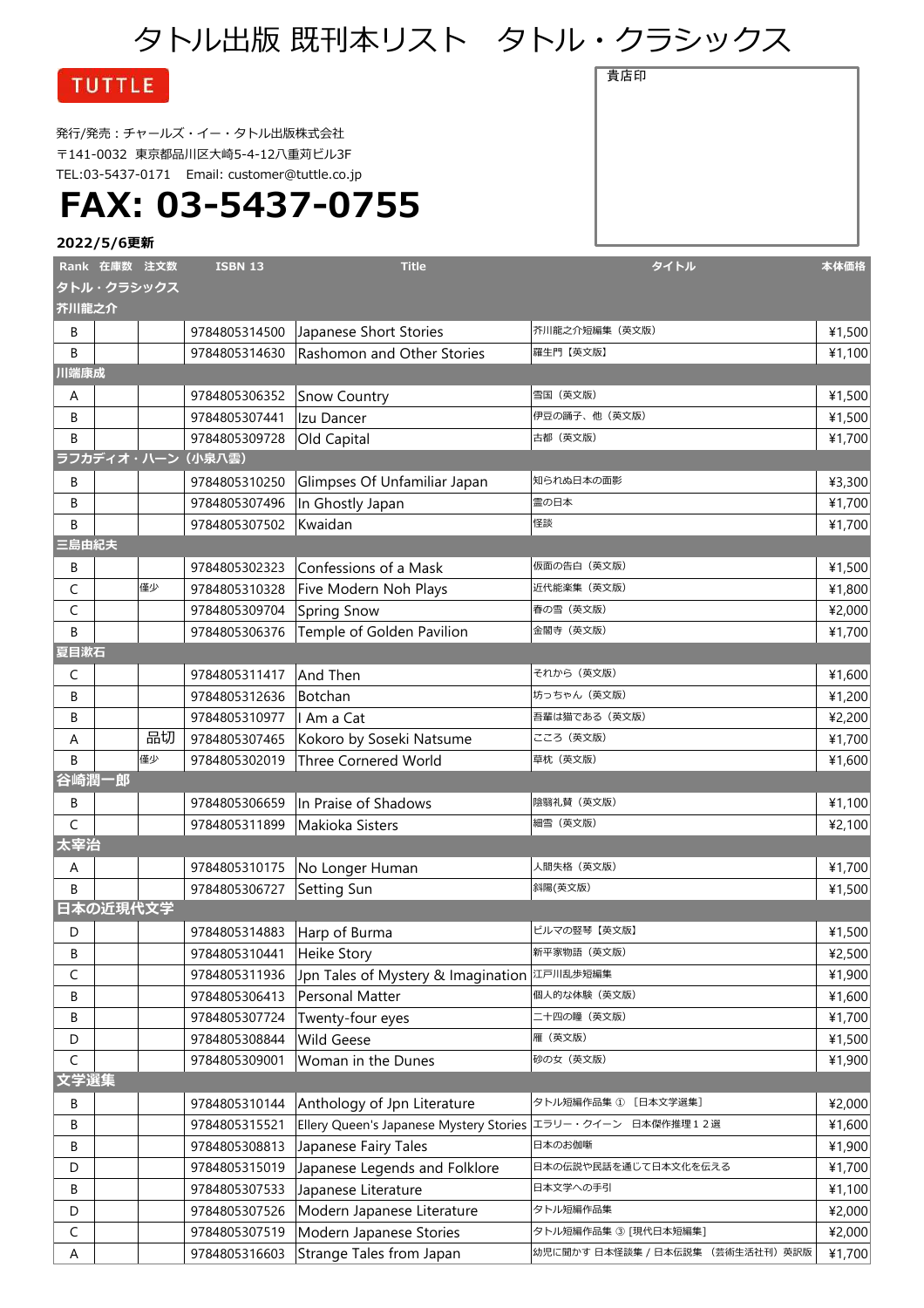## タトル出版 既刊本リスト タトルクラシックス・辞書・フレーズ

**TUTTLE** 

発行/発売:チャールズ・イー・タトル出版株式会社 〒141-0032 東京都品川区大崎5-4-12八重苅ビル3F TEL:03-5437-0171 Email: [customer@tuttle.co.jp](mailto:customer@tuttle.co.jp)

**FAX: 03-5437-0755**

#### **2022/5/6更新**

|       | Rank 在庫数 注文数 |    | <b>ISBN 13</b> | <b>Title</b>                                | タイトル                                                                 | 本体価格   |
|-------|--------------|----|----------------|---------------------------------------------|----------------------------------------------------------------------|--------|
| 源氏物語  |              |    |                |                                             |                                                                      |        |
| A     |              | 品切 | 9784805309216  | Tale of Genji (Seidensticker)               | 源氏物語:サイデンステッカー訳                                                      | ¥5,500 |
| B     |              |    | 9784805314647  | Tale of Genji (Suematsu) 2ed                | 『源氏物語』末松訳                                                            | ¥1,100 |
| Α     |              |    | 9784805310816  | Tale of Genji (Waley)                       | 源氏物語:ウエーリ-訳                                                          | ¥3,000 |
|       | 日本の古典文学      |    |                |                                             |                                                                      |        |
| B     |              |    | 9784805306314  | Essays in Idleness                          | 徒然草(英文版)                                                             | ¥1,600 |
| Α     |              |    | 9784805316863  | Gossamer Years 2ed                          | 『蜻蛉日記』英訳版                                                            | ¥1,600 |
| D     |              |    | 9784805310120  | Five Women Who Loved Love                   | 好色五人女(英文版)                                                           | ¥1,500 |
| B     |              |    | 9784805313411  | Japanese Tales from Times Past              | 今昔物語集【英訳版】                                                           | ¥1,900 |
| C     |              |    | 9784805314623  | Pillow Book of Sei Shonagon PB              | 『枕草子』英訳版                                                             | ¥1,200 |
| B     |              |    | 9784805307540  | Tosa Diary                                  | 土佐日記(英文版)                                                            | ¥1,200 |
| 和歌・俳句 |              |    |                |                                             |                                                                      |        |
| B     |              |    | 9784805308530  | Hundred Verses from Old Japan               | 百人一首(英文版)                                                            | ¥1,600 |
| D     |              |    | 9784805314432  | Japanese Death Poems 2ed                    | 辞世の句 新版                                                              | ¥1,700 |
| В     |              |    | 9784805316559  | Life and Zen Haiku Poetry of Santoka Taneda | 俳人山頭火の生涯(彌生書房刊)英訳版                                                   | ¥2,100 |
| S     |              |    | 9784805316887  | Writing Haiku                               | 英語で詠む俳句                                                              | ¥1,600 |
|       | 日本文学コミック     |    |                |                                             |                                                                      |        |
| s     |              |    | 9784805316566  | Lady Murasaki's Tale of Genji: The Manga ed | 紫式部『源氏物語』英文マンガ版                                                      | ¥1,700 |
| D     |              |    | 9784805315668  | Manga Yokai Stories                         | 小泉八雲『怪談』、『日本雑録』の英文グラフィックノベル                                          | ¥1,700 |
| В     |              |    | 9784805314968  |                                             | ONIBI: Diary of a Yokai Ghost Hunter 新潟を舞台に繰り広げらる、 幽霊がテーマのグラフィック・ノベル | ¥1,700 |
| S     |              |    | 9784805316573  | Soseki Natsume's I Am A Cat: Manga ed       | コミック版 吾輩は猫である (ホーム社刊) 英訳版                                            | ¥1,600 |
|       | 英和・和英辞典      |    |                |                                             |                                                                      |        |
| A     |              |    | 9784805308998  | Japanese Picture Dictionary                 | 日本語学習者向け図典                                                           | ¥1,700 |
| B     |              |    | 9784805309841  | Learner's Jpn Kanji Dict                    | 簡明漢英熟語辞典(ペーパー版)                                                      | ¥2,500 |
| B     |              |    | 9784805313183  | Tuttle Concise Jpn Dic PB 2ed               | タトルコンサイス英和・和英辞典【改訂・PB版】                                              | ¥1,600 |
| В     |              |    | 9784805314708  | Tuttle Mini Japanese Dictionary 2ed         | タトル・ミニ英和/和英辞典 (第2版)                                                  | ¥800   |
| B     |              |    | 9784805315132  | Tuttle Pocket Jpn Dict PB 4ed               | タトル・ポケット英和・和英辞典[第4版]                                                 | ¥1,200 |
|       | にほんごフレーズ集    |    |                |                                             |                                                                      |        |
| B     |              |    | 9784805308462  | Colloquial Kansai Japanese                  | まいど!おおきに!関西弁                                                         | ¥1,200 |
| Α     |              |    | 9784805311240  | Conversational Japanese                     | 日本語会話入門 ~時・場所で使い分けるコツ~                                               | ¥1,400 |
| D     |              |    | 9784805314449  | Ess Jpn Phrasebook & Dict                   | 場面ご とに15 章で構成された1,500 以上のフレーズを収録                                     | ¥1,100 |
| C     |              |    | 9784805313831  | Instant Japanese 3ed                        | 定番ポケットサイズの日本語会話集の改訂版                                                 | ¥850   |
| В     |              |    | 9784805313985  | Japanese for Fun 2ed                        | 外国人観光客向け、CD サイズの日本語会話フレーズ集                                           | 41,300 |
| D     |              |    | 9784805313480  | Japanese for Travelers 2ed                  | 外国人観光客向け、日本語フレーズ集の改訂版                                                | ¥1,100 |
| В     |              |    | 9784805312247  | Making Out in Japanese                      | ロングセラー日本語スラング集                                                       | ¥1,200 |
| В     |              |    | 9784805312254  | More Making Out in Japanese                 | 外国人向け日本語会話集                                                          | ¥1,200 |
| В     |              | 僅少 | 9784805311158  | Speak Japanese Today 2ed                    | スピーク ジャパニーズ トゥデェイ                                                    | ¥1,200 |
| В     |              |    | 9784805313626  | Survival Japanese                           | 日本語会話を集めたポケットサイズのフレーズ集。                                              | ¥860   |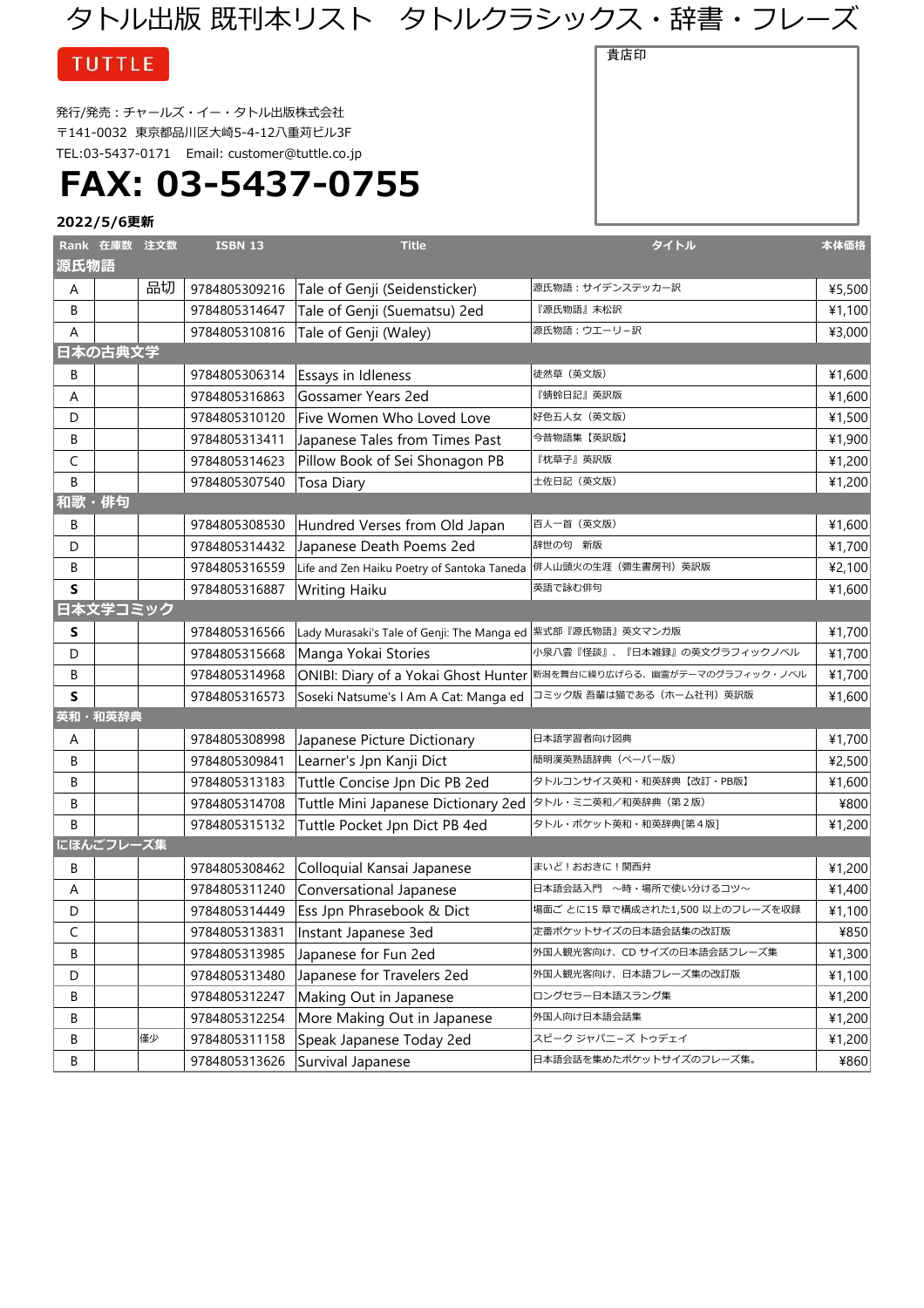## タトル出版 既刊本リスト 日本語教材

### **TUTTLE**

発行/発売:チャールズ・イー・タトル出版株式会社 〒141-0032 東京都品川区大崎5-4-12八重苅ビル3F TEL:03-5437-0171 Email: [customer@tuttle.co.jp](mailto:customer@tuttle.co.jp)

# **FAX: 03-5437-0755**

#### **2022/5/6更新**

| 文法・語彙 | Rank 在庫数 注文数 |        | <b>ISBN 13</b>   | <b>Title</b>                                            | タイトル                                                           | 本体価格   |
|-------|--------------|--------|------------------|---------------------------------------------------------|----------------------------------------------------------------|--------|
| B     |              |        | 9784805312377    | 600 Basic Japanese Verbs                                | 日本語動詞600                                                       | ¥1,900 |
| B     |              |        | 9784805311431    | Basic Japanese Grammar                                  | ハンディ日本語文法                                                      | ¥1,200 |
| B     |              |        | 9784805311172    | <b>Essential Japanese Grammar</b>                       | エッセンシャル日本語文法                                                   | ¥1,900 |
| Α     |              |        | 9784805315682    | Japanese Grammar                                        | 英語圏の学習者向け日本語文法                                                 | ¥1,900 |
| D     |              |        | 9780804848831    | Japanese Language 2ed                                   | 日本語/金田一春彦【英訳版】                                                 | ¥1,100 |
| В     |              |        | 9784805313718    | Japanese Made Easy 2ed                                  | シチュエーション別に覚えるシンプルな日本語英会話                                       | ¥1,700 |
| В     |              |        | 9784805312001    | Japanese Proverbs                                       | 日本のことわざ集                                                       | ¥1,500 |
| S     |              |        | 9784805314685    | Jpn Stories for Language Learners                       | ショートストーリーで学ぶ日本語                                                | ¥2,000 |
| 総合学習書 |              |        |                  |                                                         |                                                                |        |
| Α     |              | 僅少     | 9784805313909    | <b>Basic Japanese</b>                                   | フレーズ集と文法書が一つに                                                  | ¥2,200 |
| B     |              |        | 9784805315873    | Easy Japanese 2ed                                       | 英語圏出身の初学者向け日本語コースブック                                           | ¥1,600 |
| B     |              | 品切     | 9784805315538    | I'm Learning Japanese! 3ed                              | キャラクターたちと学ぶ日本語                                                 | ¥1,700 |
| Α     |              |        | 9784805313671    | Japanese for Beginners 2ed                              | 日本語の基本知識と口語表現を短時間で習得できる                                        | ¥2,300 |
| B     |              |        | 9784805314586    | JLPT Study Guide                                        | 日本語能力試験対策ガイド (N5)                                              | ¥1,900 |
| 漢字かな  |              | (テキスト) |                  |                                                         |                                                                |        |
| B     |              |        | 9784805311707    | Complete Guide to Japanese Kanji                        | 常用漢字参考書                                                        | ¥3,600 |
| D     |              |        | 9784805313404    | Ess Japanese Kanji Vol.1                                | 場面別で学ぶ漢字学習書                                                    | ¥1,800 |
| В     |              |        | 9784805312223    | Japanese Kanji & Kana                                   | 漢字・かな練習帳                                                       | ¥2,500 |
| B     |              |        | 9784805314487    | Japanese Kanji & Kana Workbook                          | 豊富な語彙を収録したひらがな・カタカナ・漢字練習帳                                      | ¥2,000 |
| Α     |              |        | 9784805310496    | Japanese Kanji for Beginners                            | 使用頻度の高い漢字410 字を習得                                              | ¥1,900 |
| C     |              | 品切     | 9784805312773    | Japanese Kanji Made Easy                                | 「二ーモニックス」を取り入れた学習書                                             | ¥2,100 |
| D     |              |        | 9784805316122    | Japanese Language Writing Practice Book  方眼・罫線入り漢字かな練習帳 |                                                                | ¥1,100 |
| S     |              |        | 9784805311448    | Jpn Hiragana & Katakana for Beginners                   | ひらがな・カタカナ練習帳 CD-R付                                             | ¥1,500 |
| B     |              |        | 9784805316665    | Learning Japanese Kanji 2ed                             | 520字を収録した初心者向け漢字参考書                                            | ¥2,100 |
| D     |              | 品切     | 9784805312278    |                                                         | Learning Jpn Hiragana & Katakana 3ed ひらがな・カタカナを書いて覚えるために最適な練習帳 | ¥1,500 |
| S     |              |        | 9784805316580    | Reading & Writing Japanese                              | 初心者向け漢字・かな練習帳                                                  | ¥1,600 |
| B     |              |        | 9784805313770    | Learning Jpn Kanji Practice Book V1 N5対応、漢字練習帳          |                                                                | ¥1,400 |
| B     |              |        | 9784805313787    | Learning Jpn Kanji Practice Book V2 初級者向け漢字学習帳          |                                                                | ¥1,400 |
| B     |              |        | 9784805314326    | Read Japanese Kanji Today                               | 読んで覚える漢字                                                       | ¥1,700 |
| В     |              |        | 9784805315224    | Reading & Writing Japanese Katakana カタカナ練習帳             |                                                                | ¥1,100 |
| В     |              |        | 9784805315217    | Reading and Writing Japanese Hiragana ひらがな練習帳           |                                                                | ¥1,000 |
|       |              |        | 漢字・かな フラッシュカード教材 |                                                         |                                                                |        |
| A     |              |        | 9784805316641    | Jpn Kanji Flash Cards Vol.1                             | 日本語学習用漢字フラッシュカードキット Vol.1                                      | ¥1,800 |
| В     |              |        | 9784805316658    | Jpn Kanji Flash Cards Vol.2                             | 日本語学習用漢字フラッシュカードキット Vol.2                                      | ¥1,800 |
| A     |              |        | 9784805316979    | Jpn Hira & Kata Flash Cards Kit 2nd ひらがな、カタカナ学習キット      |                                                                | ¥1,800 |
| A     |              |        | 9784805316108    | Japanese Grammar Language Study Card 日本語文法の簡易リファレンス     |                                                                | ¥790   |
| В     |              | 品切     | 9784805316115    | Japanese Vocabulary Study Card                          | 頻出日本語単語とフレーズ収録の一覧表                                             | ¥790   |
| D     |              |        | 9780804846257    | Jpn Hira and Kata P-Pad                                 | 日めくり式 ひらがな・カタカナ練習帳                                             | ¥1,400 |
| D     |              | 僅少     | 9780804846714    | Beginning Jpn Phrases Practice Pad                      | 日めくり式日本語会話練習帳                                                  | ¥1,300 |
| В     |              |        | 9784805313725    | Let's Learn Japanese                                    | 子ども向け日本語学習キット                                                  | ¥1,800 |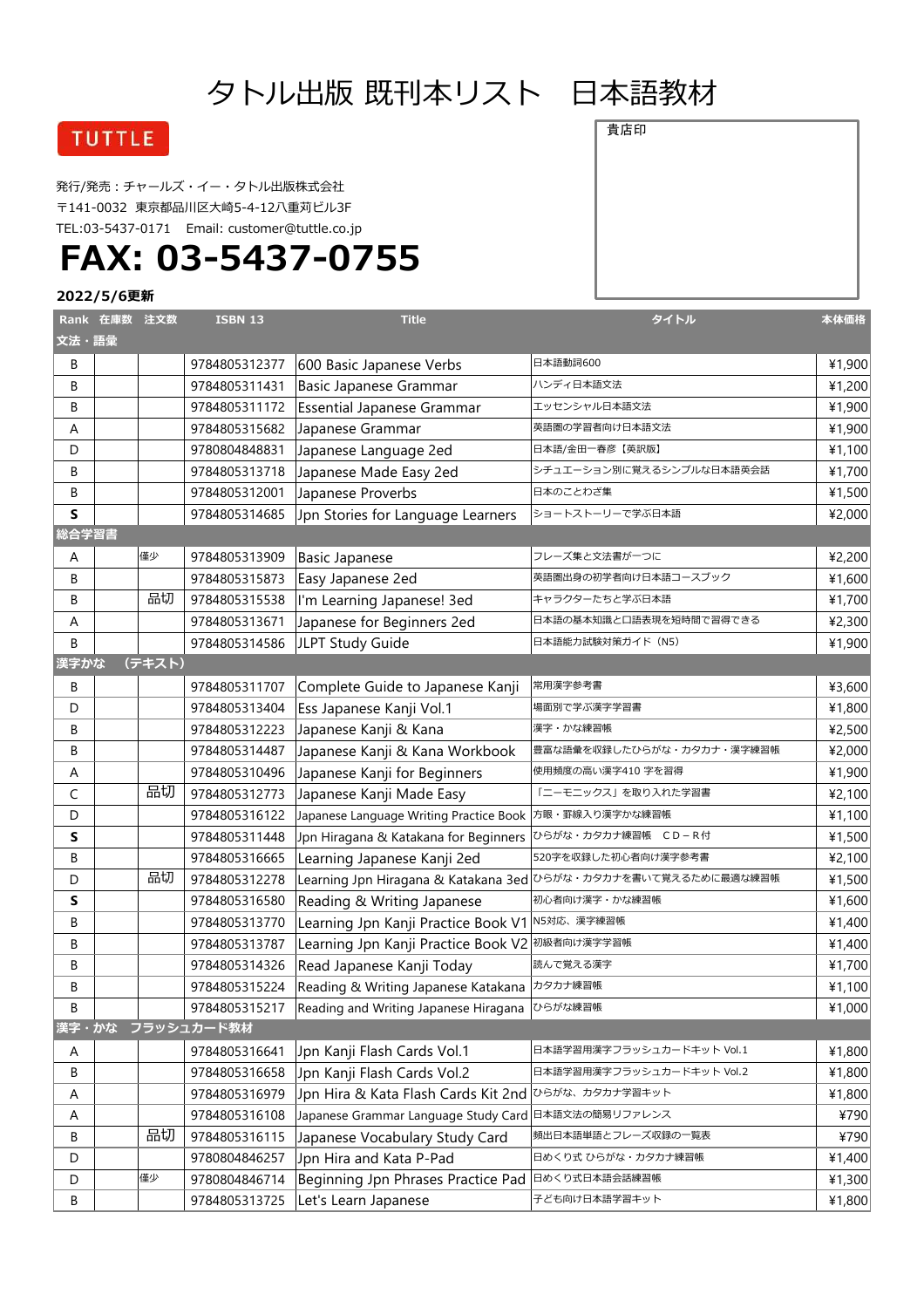### タトル出版 既刊本リスト 和食・絵本

**TUTTLE** 

発行/発売:チャールズ・イー・タトル出版株式会社 〒141-0032 東京都品川区大崎5-4-12八重苅ビル3F TEL:03-5437-0171 Email: [customer@tuttle.co.jp](mailto:customer@tuttle.co.jp)

# **FAX: 03-5437-0755**

|       | Rank 在庫数 注文数  |    | <b>ISBN 13</b> | <b>Title</b>                                              | タイトル                                                                       | 本体価格   |
|-------|---------------|----|----------------|-----------------------------------------------------------|----------------------------------------------------------------------------|--------|
| 和食    |               |    |                |                                                           |                                                                            |        |
| A     |               | 僅少 | 9784805315811  | Classic Home Cooking from Japan                           | 本格的な和食家庭料理の英文レシピ『ちゃんとおぼえたい和食』(秀和システム刊)英訳版                                  | ¥1,800 |
| S     |               |    | 9784805316634  | Cooking with Jpn Pickles                                  | 横山タカ子のお漬物(主婦と生活社刊)英訳版                                                      | ¥1,800 |
| B     |               |    | 9784805313350  | Dictionary of Japanese Food 2ed                           | 和英食材辞典                                                                     | ¥1,600 |
| D     |               |    | 9784805314807  | Food of Japan 2ed                                         | 日本食96 品の簡単レシピを紹介                                                           | ¥1,100 |
| B     |               |    | 9784805315347  | Fresh Bento                                               | 楽しいアメリカ版キャラ弁                                                               | ¥1,700 |
| А     |               |    | 9784805314906  | Gyoza: The Ultimate Dumpling Cookbook                     | 餃子レシピ集                                                                     | ¥1,800 |
| B     |               |    | 9784805314333  | Japanese Cooking with Manga                               | マンガで楽しむ日本グルメ料理                                                             | ¥1,700 |
| B     |               |    |                | 9784805315309 Japanese Pickled Vegetables                 | 漬物の作り方130                                                                  | ¥1,900 |
| B     |               |    | 9784805315897  | Japanese Soups                                            | 和スープ(日東書院本社刊)英訳版                                                           | ¥1,900 |
| D     |               |    | 9784805313305  | LTC: Japanese Homestyle Cooking                           | 本格的な和食を手軽においしく作れるレシピ集                                                      | ¥1,500 |
| B     |               |    | 9784805315774  | Real Bento                                                | てんきち母ちゃんの 朝10 分、あるものだけで ほめられ弁当 英訳版                                         | ¥1,800 |
| Α     |               |    | 9784805315286  | Real Japanese Izakaya Cookbook                            | 家で楽しむ居酒屋レシピ                                                                | ¥2,200 |
| B     |               |    | 9784805314371  | Sushi Art Cookbook                                        | 飾り巻き寿司の第一人者、川澄健氏による寿司のレシピ集                                                 | ¥2,200 |
| D     |               |    | 9784805315903  | Sushi Party                                               | 澄健のいちばんおいしい! 飾り巻きずし&飾りちらしの作り方 (主婦の友社刊) 英訳版                                 | ¥1,800 |
| D     |               |    | 9784805315675  | <b>Ultimate Bento</b>                                     | ヘルシー&美味しい節約弁当85選                                                           | ¥2,200 |
| S     |               |    | 9784805316818  | Ultimate Japanese Noodles Cookbook                        | 『笠原将弘のめんどうだから麺にしよう』(主婦の友社刊)英訳版                                             | ¥1,700 |
| S     |               |    | 9784805316610  | Zen Vegan Food                                            | 簡単! お寺ご飯(徳間書店刊)英訳版                                                         | ¥1,800 |
| B     |               |    | 9784805311813  | Mini: Homestyle Japanese Cooking                          | ミニ・クックブック:日本家庭料理                                                           | ¥480   |
| B     |               |    | 9784805311585  | Mini: Japanese Favorites 2ed                              | ミニ・クックブック:日本料理                                                             | ¥480   |
| D     |               |    | 9784805311622  | Mini: Q&E Sushi and Sashimi 2ed                           | ミニ・クックブック:寿司&刺身                                                            | ¥480   |
| お酒・お茶 |               |    |                |                                                           |                                                                            |        |
| S     |               |    | 9784805316382  | Beginner's Guide to Jpn Tea                               | ブレケル・オスカルのバイリンガル日本茶BOOK (淡交社刊) 英訳版                                         | ¥1,600 |
| B     |               |    | 9784805314951  | Complete Guide to Japanese Drinks 日本のお酒 完全ガイド             |                                                                            | ¥2,200 |
| S     |               |    | 9784805316511  | Exploring the World of Jpn Craft Sake 特定名称酒に特化した日本酒ガイドブック |                                                                            | ¥2,200 |
| B     |               | 品切 | 9784805315057  | Japanese Sake Bible                                       | 英語による日本酒完全ガイド                                                              | ¥1,900 |
| B     |               |    | 9784805314098  | Japanese Whisky                                           | 日本のウィスキーガイド決定版                                                             | ¥2,200 |
| C     |               |    | 9784805313060  | Sake Handbook                                             | コンパクトな日本酒ハンドブック。                                                           | ¥1,500 |
|       | 日本のむかし話       |    |                |                                                           |                                                                            |        |
| A     |               |    | 9784805314722  | Folktales from Japan                                      | 60年に渡り読み継がれてきた、英語で読む日本のむかし話『More Japanese Children's Favorite Stories』改定新版 | ¥1,600 |
| B     |               | 僅少 | 9784805314739  | Japanese Myths, Legends and Folktales                     | バイリンガルで読む日本の昔ばなし                                                           | ¥2,000 |
| S     |               |    | 9784805312605  | Jpn Child's Fav Stories 3ed                               | 英語で読む日本のむかし話【60周年特装版】                                                      | ¥1,800 |
| D     |               |    | 9780804850599  | Little One-Inch 2ed                                       | -寸法師【英訳版】                                                                  | ¥1,100 |
| В     |               |    | 9784805313596  | Once Upon a Time in Japan                                 | 日本の昔話絵本 CD付き                                                               | ¥2,000 |
| C     |               |    | 9784805309964  | Peach Boy                                                 | ももたろう (英語版)                                                                | ¥1,500 |
| D     |               |    | 9780804850728  | Urashima Taro 2ed                                         | 浦島太郎【英訳版】                                                                  | ¥1,100 |
|       | 日本文化を伝える絵本    |    |                |                                                           |                                                                            |        |
| В     |               |    | 9784805314401  | All About Japan 2ed                                       | 日本の文化を英語で紹介する絵本                                                            | ¥1,500 |
| В     |               |    | 9784805308677  | Japanese Celebrations                                     | ジャパニーズ・セレブレーション                                                            | ¥1,800 |
| В     |               |    | 9784805310892  | Japanese Traditions                                       | 可愛いネコ家族が古き良き日本の風習を紹介                                                       | ¥1,700 |
| В     |               |    | 9784805315323  | Japan Eats                                                | 和食のメニューや食事マナーがわかる英語絵本                                                      | ¥1,400 |
| В     |               |    | 9784805312162  | My Awesome Japan Adventure                                | 日本の文化をイラストで紹介                                                              | ¥1,500 |
| D     |               |    | 9784805315262  | Ninja Boy's Secret                                        | 忍者になりたくない少年忍者のお話                                                           | ¥1,600 |
| В     |               |    | 9784805310755  | Tokyo Friends                                             | トーキョー・フレンズ                                                                 | ¥1,600 |
| B     |               |    | 9784805311875  | Yuko-chan and the Daruma Doll                             | ユコちゃんとだるま                                                                  | ¥1,600 |
|       | こども向けOn Japan |    |                |                                                           |                                                                            |        |
| C     |               |    | 9784805314593  | Jpn and English Nursery Rhymes                            | 日本のわらべうたと童謡                                                                | ¥1,400 |
| D     |               | 品切 | 9780804849531  | My First Book of Jpn Words 2ed                            | にほんごの世界を知ることができる絵本                                                         | ¥1,200 |
| В     |               |    | 9784805315156  | My First Book of Haiku Poems                              | はじめての俳句集(絵本)                                                               | ¥1,900 |

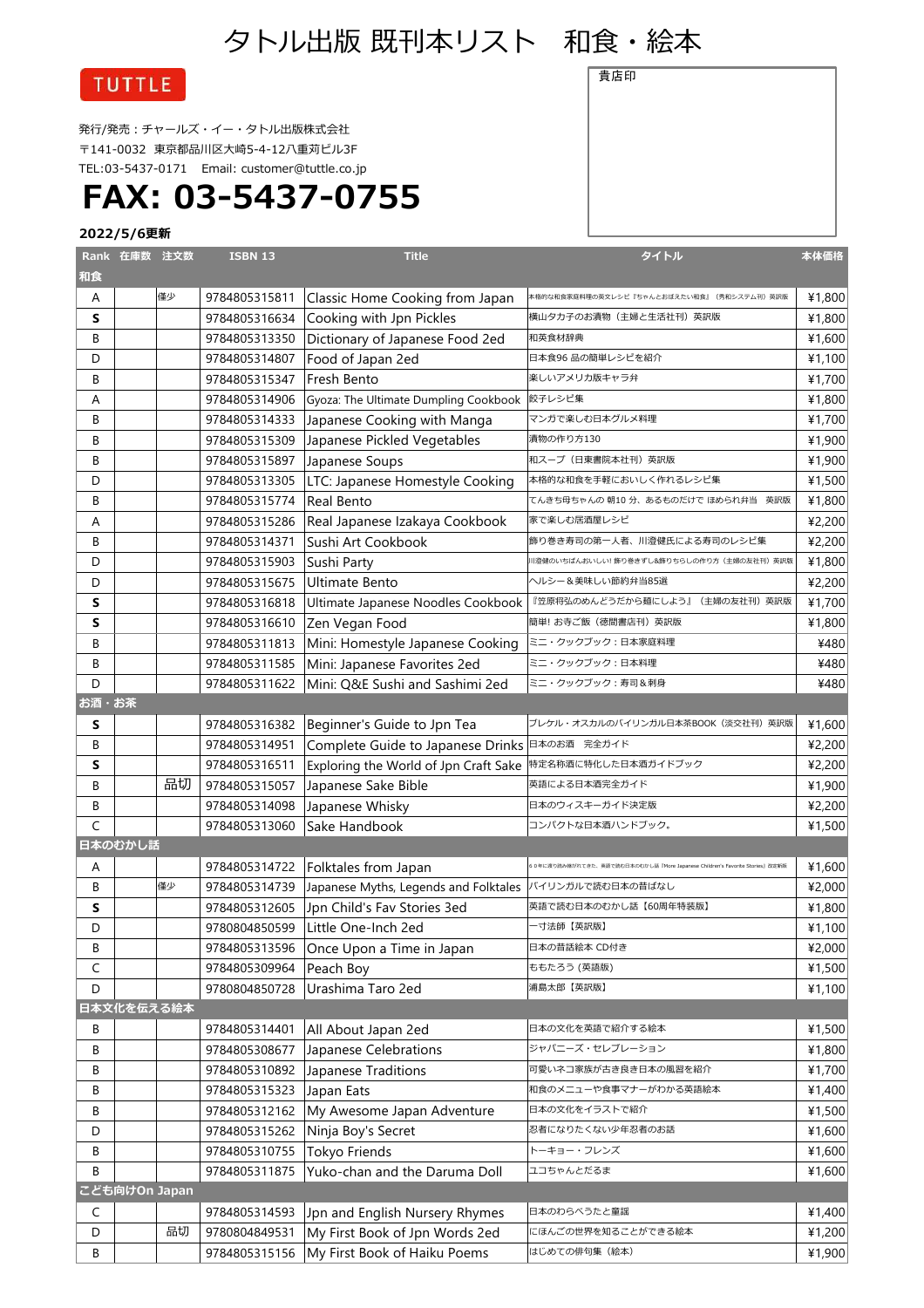タトル出版 既刊本リスト 日本の美術・工芸

貴店印

### **TUTTLE**

発行/発売:チャールズ・イー・タトル出版株式会社 〒141-0032 東京都品川区大崎5-4-12八重苅ビル3F TEL:03-5437-0171 Email: [customer@tuttle.co.jp](mailto:customer@tuttle.co.jp)

## **FAX: 03-5437-0755**

|      | Rank 在庫数 注文数 |             | <b>ISBN 13</b> | <b>Title</b>                          | タイトル                                           | 本体価格   |
|------|--------------|-------------|----------------|---------------------------------------|------------------------------------------------|--------|
|      | 日本の工芸・美術     |             |                |                                       |                                                |        |
| B    |              |             | 9784805312407  | Art of the Japanese Sword             | 吉原義人の日本刀                                       | ¥4,400 |
| B    |              |             | 9784805316481  | Japanese Design PB                    | 日本美術の真髄がわかるアートガイド                              | ¥2,100 |
| C    |              |             | 9784805309223  | Japanese Dolls                        | 日本人形コレクション集                                    | ¥6,000 |
| D    |              |             | 9784805313312  | Japanese Swords PB                    | DVD付き日本刀解説書                                    | ¥3,300 |
| A    |              |             | 9784805313510  | Japanese Tattoos                      | 日本のタトゥーの歴史、文化を解説                               | ¥2,200 |
| В    |              |             | 9784805314289  | Kimono Design                         | 美しい着物のビジュアルブック                                 | ¥2,100 |
| D    |              |             | 9780804853859  | Sashiko for Making and Mending        | 暮らしの中のちいさな手しごと 刺し子の小ものとお繕い(日本ヴォーグ刊)英訳版         | ¥1,800 |
| C    |              |             | 9784805316245  | Simply Sashiko                        | いちばんよくわかる刺し子の基礎(日本ヴォーグ社刊)英訳版                   | ¥1,900 |
| S    |              |             | 9784805315545  | Japanese Kokeshi Dolls                | こけしの魅力を伝える写真集                                  | ¥2,200 |
| B    |              |             | 9784805313039  | Things Japanese PB                    | 日本の伝統的な小物、古くから愛されてきた道具                         | ¥2,000 |
| D    |              |             | 9784805313145  | Wrapping with Fabric                  | 風呂敷の使い方                                        | ¥1,700 |
|      | 浮世絵の写真集      |             |                |                                       |                                                |        |
| S    |              |             | 9784805316290  | Hiroshige's Japan                     | 東海道五十三次の今を収めたスケッチ集                             | ¥3,300 |
| C    |              |             | 9784805313107  | Japan Journeys                        | 日本の風景を巡る浮世絵の画集                                 | ¥2,200 |
| B    |              |             | 9784805310557  | Japanese Woodblock Prints             | 浮世絵コレクション                                      | ¥4,800 |
| D    |              |             | 9784805310984  | Ukiyo-e: Art of the Japanese Print    | 浮世絵コレクション                                      | ¥3,100 |
| デザイン |              |             |                |                                       |                                                |        |
| B    |              |             | 9784805316412  | Jpn Color Harmony Dict: Traditional   | 配色アイデア手帖 日本の美しい色と言葉 英訳版                        | ¥2,100 |
| A    |              |             | 9784805316405  | Jpn Color Harmony Dict: Modern        | 配色アイデア手帖 めくって見つける新しいデザインの本(SBクリエイティブ刊)英訳版      | ¥2,100 |
|      |              | いけばな、盆栽の写真集 |                |                                       |                                                |        |
| В    |              |             | 9784805316283  | Easy Ikebana                          | 3ステップ上達法 はじめての花の活け方(誠文堂新光社刊)英訳版                | ¥1,800 |
| B    |              | 僅少          | 9784805312667  | Ikebana PB                            | 「龍生派」いけばな写真集                                   | ¥2,900 |
| S    |              |             | 9784805315446  | Introduction to Bonsai                | 『入門小さな樹の盆栽2013年07月号』(エスプレス・メディア出版刊)英訳版         | ¥2,200 |
| B    |              |             | 9784805315989  | Japanese Ikebana for Every Season 2ed | 季節感を大切にした生け花の写真集                               | ¥2,500 |
| B    |              |             | 9784805315491  | Japanese Style Companion Planting     | 決定版 コンパニオンプランツの野菜づくり(家の光協会刊)英訳版                | ¥1,800 |
| B    |              |             | 9784805316344  | Modern Japanese Ikebana               | 花のアウトラインとアクセントライン: アレンジがうまくなる線使い (誠文堂新光社刊) 英訳版 | ¥2,100 |
| B    |              |             | 9784805315026  | Ultimate Bonsai Handbook              | いちばんていねいな はじめての盆栽の育て方 英訳版                      | ¥2,600 |
| 墨絵   | · 書道         |             |                |                                       |                                                |        |
| D    |              |             | 9784805315583  | Art and Technique of Sumi-e 3ed       | 内山雨海の芸術観と墨絵技術を読み解く                             | ¥1,800 |
| B    |              |             | 9784805316306  | Beginner's Guide to Sumi-e            | 初心者向け墨絵の技法書                                    | ¥2,100 |
| D    |              |             | 9780804832601  | Japanese Ink Painting                 | 墨絵入門                                           | ¥1,800 |
| B    |              |             | 9784805312049  | Shodo                                 | 書道入門書                                          | ¥3,500 |
| D    |              |             | 9784805310960  | Sumi-E                                | 墨絵-初心者から上級者まで                                  | ¥3,900 |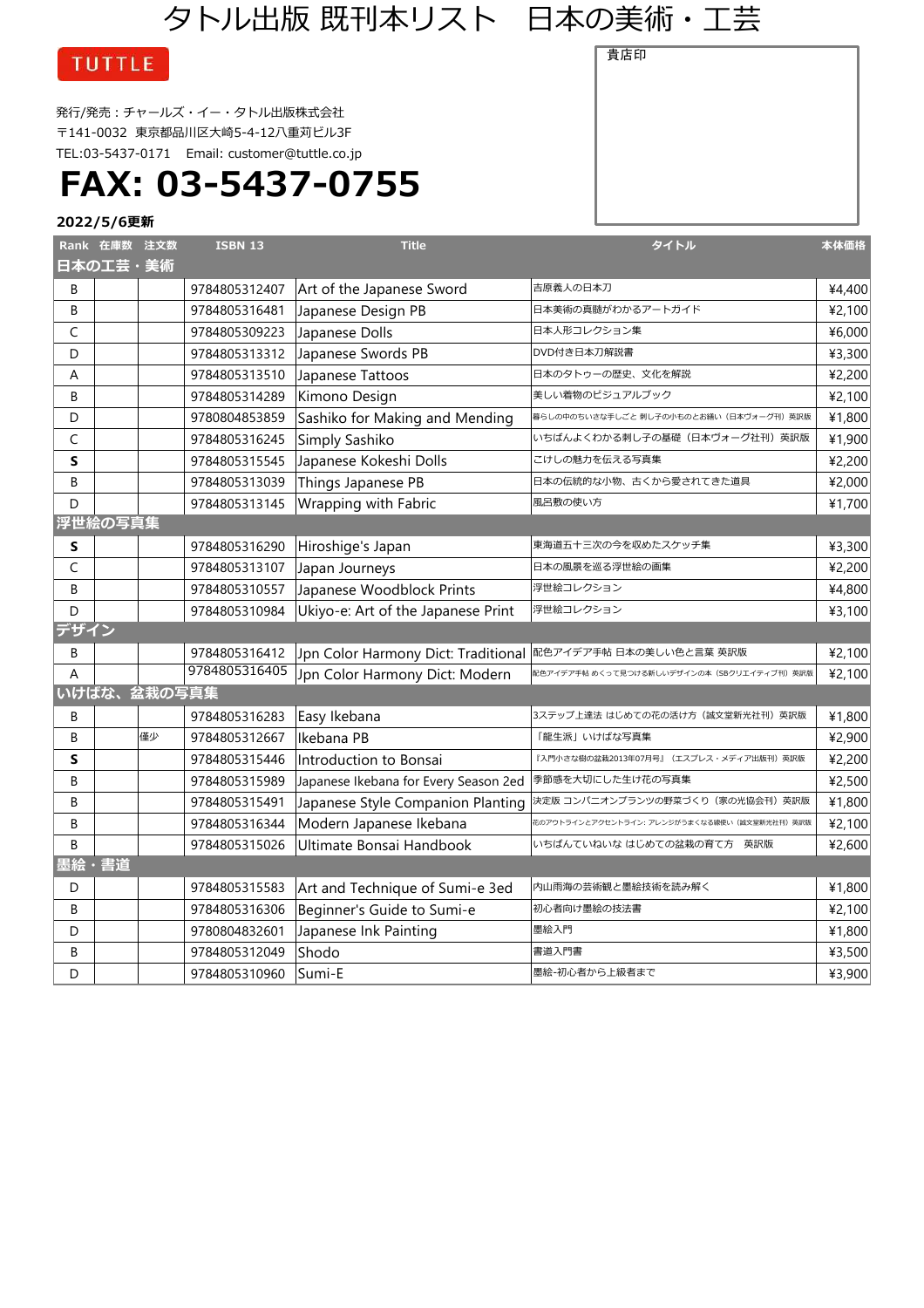### タトル出版 既刊本リスト マンガ・イラスト技法書/建築書

|  | <b>TUTTLE</b> |
|--|---------------|
|  |               |

発行/発売:チャールズ・イー・タトル出版株式会社 〒141-0032 東京都品川区大崎5-4-12八重苅ビル3F TEL:03-5437-0171 Email: [customer@tuttle.co.jp](mailto:customer@tuttle.co.jp)

# **FAX: 03-5437-0755**

**2022/5/6更新**

|       | Rank 在庫数 注文数 |            | <b>ISBN 13</b> | <b>Title</b>                                                 | タイトル                                                                   | 本体価格   |
|-------|--------------|------------|----------------|--------------------------------------------------------------|------------------------------------------------------------------------|--------|
| 漫画技法書 |              |            |                |                                                              |                                                                        |        |
|       | <初級者向け>      |            |                |                                                              |                                                                        |        |
| В     |              |            | 9784805315101  | <b>MAHD: Basic Characters</b>                                | 漫画バイブル・ゼロシリーズ『アタリ革命』英訳版                                                | ¥1,700 |
| B     |              |            | 9784805315712  |                                                              | MAHD: Dynamic Manga Characters  漫画バイブル・ゼロシリーズ『アタリ革命2』英訳版               | ¥1,600 |
|       | <中上級者向け>     |            |                |                                                              |                                                                        |        |
| D     |              |            | 9784805315637  | HCMD: Clothing & Accessories                                 | デジタルイラストの「服装」描き方事典 (SBクリエイティブ刊)英訳版                                     | ¥1,900 |
| D     |              |            | 9784805315620  | <b>HCMD: Facial Expressions</b>                              | デジタルイラストの 「表情」 描き方事典 英訳版                                               | ¥1,900 |
| D     |              |            | 9784805315613  | HCMD: Human Body                                             | デジタルイラストの「身体」描き方事典 英訳版                                                 | ¥1,900 |
| B     |              |            | 9784805316757  | How to Draw Bold Manga Characters                            | 『大胆なポーズの描き方』(ホビージャパン刊)英訳版                                              | ¥1,900 |
| B     |              |            | 9784805316832  | How to Draw Manga Furries                                    | 獣人の描き方(玄光社刊)英訳版                                                        | ¥2,000 |
| D     |              |            | 9784805316092  | Learn to Draw Manga Men                                      | 動きのあるポーズの描き方 男性キャラクター編 (玄光社刊) 英訳版                                      | ¥1,800 |
| D     |              |            | 9784805316085  | Learn to Draw Manga Women                                    | 動きのあるポーズの描き方 女性キャラクター編 (玄光社刊) 英訳版                                      | ¥1,800 |
|       | <アクション>      |            |                |                                                              |                                                                        |        |
| В     |              |            | 9784805315255  | CGD: Action Manga                                            | マンガ技法書「ダイナミックな動きはこう描く」英訳版                                              | ¥1,900 |
| В     |              |            | 9784805315651  | CGD: Dynamic Manga Sword Fighters                            | デジタルで描く! 「刀剣+ポーズ」イラスト真剣講座 英訳版                                          | ¥2,200 |
| D     |              |            | 9784805315644  |                                                              | HCMD: Action Scenes and Chracters デジタルイラストの「構図・ポーズ」事典 (SBクリエイティブ刊) 英訳版 | ¥2,000 |
| D     |              |            | 9784805315842  | MAMD: Fantastic Female Fighters                              | バトルヒロイン作画&デザインテクニック 英訳版                                                | ¥2,100 |
|       |              | <デフォルメキャラ> |                |                                                              |                                                                        |        |
| D     |              |            | 9784805316078  | Drawing Cute Manga Chibi                                     | デフォルメキャラの描き方 (玄光社刊)英訳版                                                 | ¥1,900 |
| C     |              |            | 9784805316139  | <b>BGDM Chibi Girls</b>                                      | ミニキャラクターの描き分け(ホビージャパン刊)英訳版                                             | ¥1,800 |
|       | イラスト技法書      |            |                |                                                              |                                                                        |        |
| C     |              |            | 9784805315859  | How to Doodle Everywhere                                     | ボールペンでかんたん!プチかわいいイラストが描ける本 英訳版                                         | ¥1,400 |
| D     |              |            | 9784805315866  | How to Doodle Year-Round                                     | 四季のプチかわイラストが描ける本(メイツ出版刊)英訳版                                            | ¥1,500 |
| D     |              | 品切         | 9784805316696  | How to Draw Anything Anytime                                 | カモさんのボールペンイラスト (NHK出版刊) 英訳版                                            | ¥1,600 |
|       |              | 日本のインテリア・  | 建築写真集          |                                                              |                                                                        |        |
| В     |              |            | 9784805315040  | Art of Jpn Architecture 2ed                                  | 日本建築の歴史・様式を豊富なイラストと写真で解説                                               | ¥2,700 |
| D     |              |            | 9784805312834  | Eco Living Japan                                             | 環境に配慮し自然と共生するエコな日本の住宅                                                  | ¥3,700 |
| В     |              |            | 9784805316689  | Genius of Japanese Carpentry PB                              | 薬師寺再建に密着したドキュメンタリー写真集                                                  | ¥2,100 |
| C     |              |            | 9784805310007  | Japan Home                                                   | 最新・モダン住宅インテリア集                                                         | ¥2,700 |
| D     |              |            | 9784805311264  | Japan Houses 2ed                                             | 最新のモダン住宅インテリア集                                                         | ¥2,800 |
| B     |              |            | 9784805313336  | Japan Living PB                                              | 住み手の趣向が深く息づく日本の住宅建築写真集。                                                | ¥3,200 |
| В     |              |            | 9784805315231  | Japan Style 2ed                                              | 日本の伝統家屋の写真集                                                            | ¥2,800 |
| В     |              |            | 9784805313282  | Japanese Architecture                                        | 日本建築の歴史真髄                                                              | ¥3,000 |
| В     |              |            | 9784805312094  | Japanese House PB                                            | ノスタルジーと伝統が息づく日本家屋の写真集                                                  | ¥2,700 |
| C     |              |            | 9784805313923  | Japanese Inns & Hot Springs                                  | 日本の旅館と温泉のガイド写真集                                                        | ¥2,000 |
| C     |              |            | 9784805316467  | Measure and Construction of the Jpn House 3ed 伝統的な日本家屋の構造を解説 |                                                                        | ¥1,900 |
| D     |              |            | 9784805315125  | New Japan Architecture PB 2ed                                | 現代日本商業建築写真集                                                            | ¥3,200 |
| В     |              |            | 9784805313800  | Super Potato Design 2ed                                      | 杉本貴志氏(スーパーポテト)の作品集                                                     | ¥6,000 |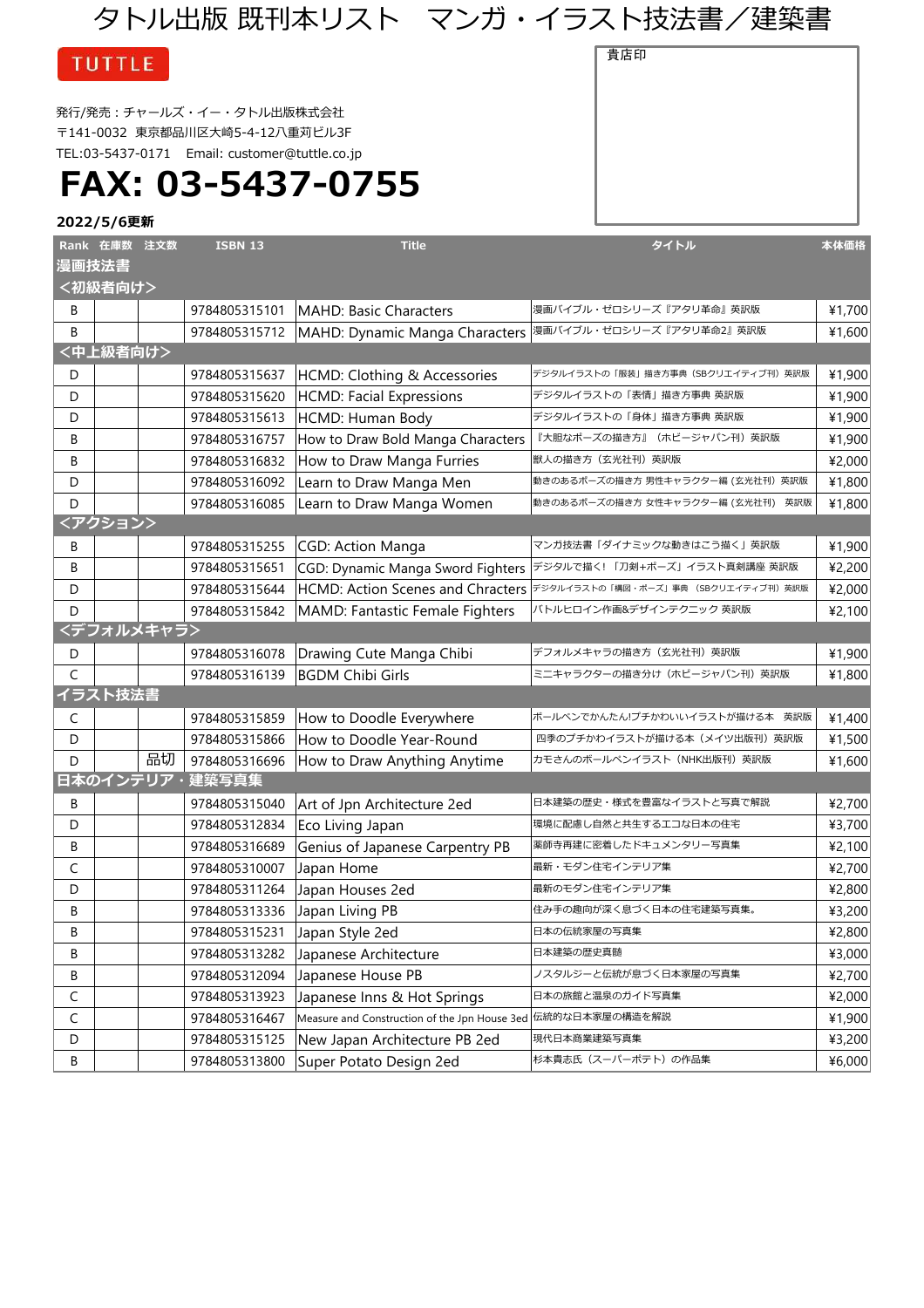## タトル出版 既刊本リスト 庭園・風景・ヴィジュアルガイド

### **TUTTLE**

発行/発売:チャールズ・イー・タトル出版株式会社 〒141-0032 東京都品川区大崎5-4-12八重苅ビル3F TEL:03-5437-0171 Email: [customer@tuttle.co.jp](mailto:customer@tuttle.co.jp)

# **FAX: 03-5437-0755**

### **2022/5/6更新**

|              | Rank 在庫数 注文数 |             | <b>ISBN 13</b>                | <b>Title</b>                     | タイトル                               | 本体価格   |
|--------------|--------------|-------------|-------------------------------|----------------------------------|------------------------------------|--------|
|              | 日本庭園の写真集     |             |                               |                                  |                                    |        |
| C            |              |             | 9784805314562                 | 100 Japanese Gardens             | 日本庭園ベスト100 を紹介する写真ガイド              | ¥1,800 |
| B            |              |             | 9784805314975                 | Art of Japanese Garden (HC) 2ed  | 日本庭園の写真・イラスト集[HC版]                 | ¥2,700 |
| D            |              |             | 9784805314715                 | Houses and Gardens of Kyoto 2ed  | 京都にある寺社、個人宅、旅館の建物と庭園を紹介する写真集       | ¥2,800 |
| D            |              |             | 9784805312698                 | Infinite Spaces                  | 『作庭記』をビジュアルでコンパクト写真集               | ¥1,700 |
| S            |              | 品切          | 9784805316146                 | Inside Your Jpn Garden           | 自宅の庭に日本庭園を造る方法                     | ¥2,600 |
| D            |              |             | 9784805309421                 | Japanese Gardens                 | 魅力の日本庭園写真集                         | ¥3,500 |
| D            |              |             | 9784805314241                 | Japan's Master Gardens           | 和の巨匠たちによる25の日本庭園                   | ¥2,000 |
| D            |              |             | 9784805313213                 | Kyoto Gardens                    | 京都にある日本庭園の写真集                      | ¥2,500 |
| $\mathsf C$  |              |             | 9784805315880                 | Zen Garden Design                | 作庭家、枡野俊明氏の庭園作品集                    | ¥2,700 |
| $\mathsf C$  |              |             | 9784805311943                 | Zen Gardens                      | 世界各国の日本庭園を紹介                       | ¥3,800 |
| <sub>R</sub> |              |             | 9784805314012                 | Zen Gardens and Temples of Kyoto | 19 の京都の禅寺の歴史を魅力的な写真とともに解説          | ¥2,300 |
|              |              |             | オン ジャパン ギフト風景写真集              |                                  |                                    |        |
| D            |              |             | 9784805313886                 | Japan Traveler's Companion       | 日本の魅力を詰め込んだ最新の写真集                  | ¥2,000 |
| A            |              |             | 9784805314753                 | Japan's World Heritage Sites 2ed | 日本の世界遺産を紹介する写真集【新版】                | ¥2,700 |
| D            |              |             | 9784805309773                 | Journey Through Japan            | 北海道から沖縄まで,日本紹介写真集                  | ¥3,000 |
| $\mathsf C$  |              |             | 9784805315408                 | Kyoto: City of Zen 2ed           | 京都の魅力を紹介する写真集                      | ¥1,900 |
| D            |              |             | 9784805314678                 | Tokyo: Capital of Cool 2ed       | 英文解説が充実した東京を紹介する写真集                | ¥1,900 |
| D            |              |             | 9784805315569                 | Tokyo: Megacity 3ed              | 巨大都市東京の魅力を伝える一冊                    | ¥2,800 |
| D            |              |             | 9784805315088                 | 100 Tokyo Sight                  | 東京の隠れた魅力を紹介するガイドブック&写真集            | ¥1,700 |
| D            |              |             | 9784805315422                 | 100 Kyoto Sights                 | 京都の隠れた魅力を紹介するガイドブック&写真集            | ¥1,800 |
| D            |              |             | 9784805312131                 | Little Book of Japan             | CDサイズの日本風景写真集                      | ¥1,900 |
| D            |              |             | 9784805314470                 | Little Book of Kyoto             | 京都の魅力を紹介するコンパクトな写真集                | ¥1,900 |
| D            |              |             | 9784805314463                 | Little Book of Tokyo             | 東京の魅力を手頃なサイズに収めた写真集                | ¥1,900 |
|              |              | 日本のビジュアルガイド |                               |                                  |                                    |        |
| D            |              |             | 9784805313251                 | Clueless In Tokyo                | 外国人にとって魅力的で少し不思議な東京の日常を楽しいイラストで紹介! | ¥1,500 |
| D            |              |             | 9784805312797                 | Cool Japan Guide                 | アメリカ人漫画家によるイラスト・ガイドブック             | ¥1,600 |
| D            |              |             | 9784805314418                 | Cool Tokyo Guide                 | "Cool Japan Guide" の著者が描く東京編       | ¥1,600 |
| D            |              |             | 9784805313961                 | Diary of a Tokyo Teen            | 東京生まれ、アメリカ育ちの著者による日本旅日記            | ¥1,800 |
| B            |              |             | 9784805315149                 | Otaku Japan                      | ポップカルチャースポットを紹介するヴィジュアルガイド         | ¥2,000 |
| D            |              |             | 9784805313855                 | Tokyo Geek's Guide               | 日本のサブカルチャーに特化した新しい東京ガイド            | ¥1,700 |
| D            |              |             |                               | 9784805316016 Tokyo Love Story   | イラストで紹介するフランス人女性の東京滞在記             | ¥1,900 |
| D            |              |             | 9784805311370 Tokyo on Foot   |                                  | トーキョー散歩                            | ¥2,200 |
| S            |              |             | 9784805316207                 | Uniquely Japan                   | 世界一クールな国、ニッポンの魅力を紹介するヴィジュアルガイド     | ¥1,800 |
| A            |              |             | 9784805316498                 | Japan Pop-Up Book                | 日本編!飛び出す絵本でネコと旅するアドベンチャー           | ¥2,500 |
| A            |              |             | 9784805314340                 | Tokyo Pop-Up Book                | 東京の観光地をネコと巡るポップアップ絵本               | ¥2,000 |
| В            |              |             | 9784805312193                 | Yokai Attack!                    | 妖怪アタック!                            | ¥1,400 |
| В            |              |             | 9784805312186                 | Ninja Attack!                    | 忍者アタック!                            | ¥1,400 |
| B            |              |             | 9784805312148   Yurei Attack! |                                  | 幽霊アタック!                            | ¥1,400 |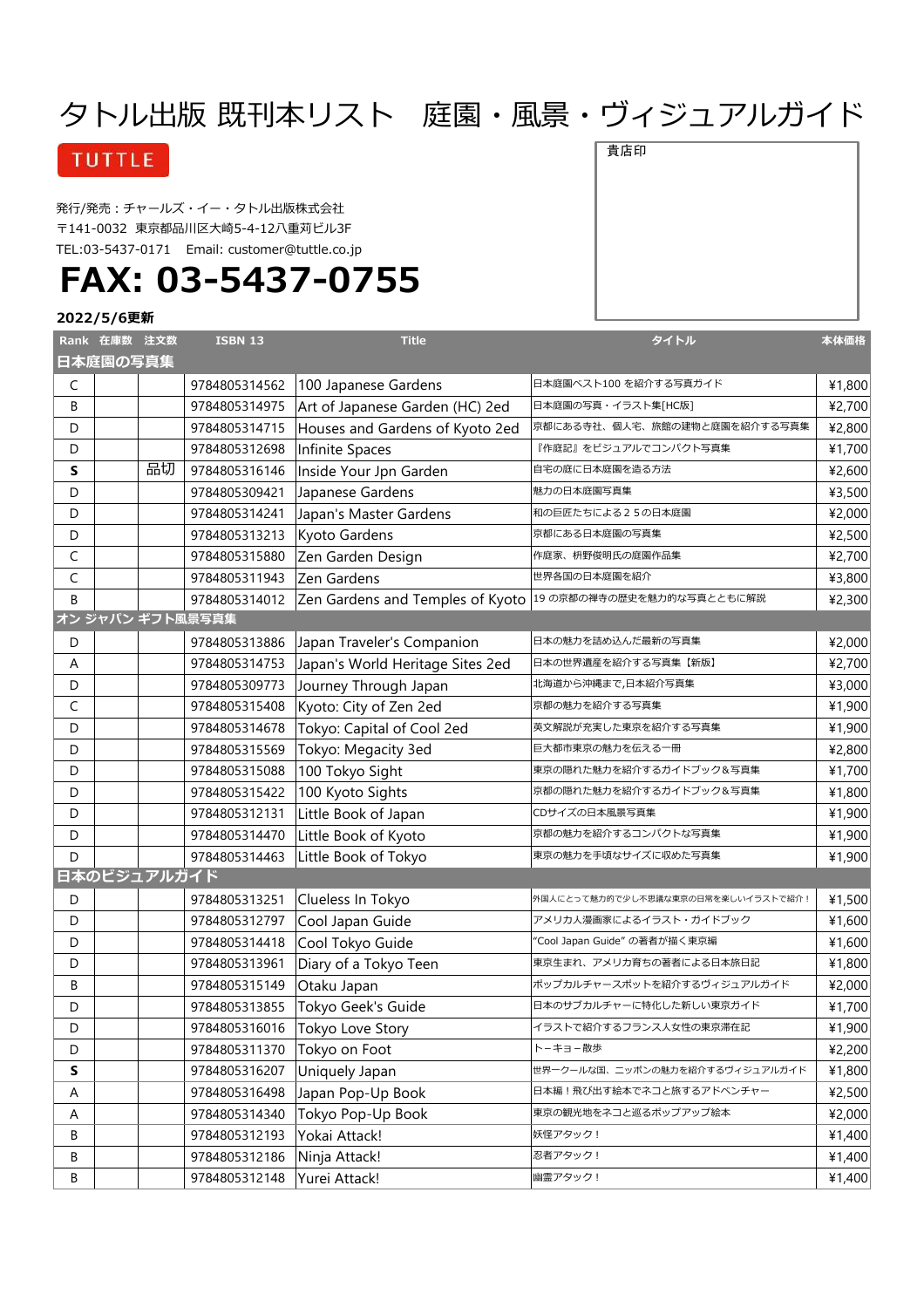## タトル出版 既刊本リスト 地図ガイド・おりがみ

貴店印

**TUTTLE** 

発行/発売:チャールズ・イー・タトル出版株式会社 〒141-0032 東京都品川区大崎5-4-12八重苅ビル3F TEL:03-5437-0171 Email: [customer@tuttle.co.jp](mailto:customer@tuttle.co.jp)

**FAX: 03-5437-0755**

|   | Rank 在庫数 注文数 |              | <b>ISBN 13</b> | <b>Title</b>                                     | タイトル                                       | 本体価格   |
|---|--------------|--------------|----------------|--------------------------------------------------|--------------------------------------------|--------|
|   | 地図・ガイドブック    |              |                |                                                  |                                            |        |
| D |              |              | 9784805314609  | Travel Maps: Japan 5                             | トラベル・マップス:日本【第5版】                          | ¥1,000 |
| D |              |              | 9784805311851  | Travel Maps: Kyoto 4                             | トラベルマップ : 京都 第4版                           | ¥1,200 |
| B |              |              | 9784805313381  | Travel Maps: Okinawa 1                           | トラベルマップ:沖縄1版                               | ¥1,200 |
| D |              |              | 9784805311844  | Travel Maps: Tokyo 4                             | トラベルマップ: 東京 第4版                            | ¥1,200 |
| D |              |              | 9784805315415  | Japan Traveler's Atlas 2ed                       | 日本全国の英文地図帳                                 | ¥1,700 |
| D |              |              | 9784805309643  | Getting Around Kyoto and Nara                    | 京都・奈良の地図付き交通ガイド                            | ¥1,600 |
| D |              |              | 9784805309650  | Getting Around Tokyo                             | 東京・横浜交通ガイド                                 | ¥1,600 |
| D |              |              | 9784805312803  | Kansai Cool                                      | 外国人の視点から関西の文化とその魅力を紹介                      | ¥1,700 |
| D |              |              | 9784805309186  | Kyoto: 29 Walks                                  | 京都散策ガイド                                    | ¥2,400 |
| D |              |              | 9784805309179  | Tokyo: 29 Walks in the World's Most Exci 東京散策ガイド |                                            | ¥2,400 |
| D |              |              | 9784805314746  | Tuttle Travel Pack: Japan 2ed                    | タトルトラベルパック: 日本【第二版】                        | ¥1,600 |
| D |              |              | 9784805311790  | Tuttle Travel Pack: Kyoto & Nara                 | タトル・トラベルパック: 京都・奈良                         | ¥1,500 |
| D |              |              | 9784805310663  | Tuttle Travel Pack: Tokyo                        | タトル・トラベルパック:東京                             | ¥1,400 |
|   |              | 大人向けおりがみブック  |                |                                                  |                                            |        |
| B |              |              | 9784805316672  | Amazing Origami Dinosaurs                        | 『すごいぞ! 恐竜おりがみ』 (主婦の友社刊)英訳版                 | ¥1,600 |
| B |              |              | 9784805315941  | Complete Book of Origami Polyhedra               | 多面体おりがみの作り方                                | ¥1,800 |
| B |              |              | 9780804851930  | Easy Origami for Beginners                       | 初級者向けのおりがみ教本                               | ¥790   |
| D |              |              | 9784805315798  | Fantastic Origami Flying Creatures               | リアル折り紙 空を飛ぶ生きもの編 (河出書房新社刊) 英訳版             | ¥2,100 |
| D |              | 品切           | 9784805315781  | Fantastic Origami Sea Creatures                  | リアル折り紙 水の中を泳ぐ生きもの編(河出書房新社刊)英訳版             | ¥2,200 |
| B |              |              | 9780804851916  | Fun & Easy Origami Animals                       | 19種類のどうぶつおりがみ                              | ¥1,000 |
| B |              |              | 9780804855068  | Modern Origami                                   | 切らずに1枚で折るオリガミインテリア モダンオリガミ (ソシム 刊) 英訳版     | ¥2,200 |
| D |              |              | 9784805315200  | Naomiki Sato's Origami Roses                     | おりがみでつくるバラの装飾                              | ¥1,600 |
| Α |              |              | 9784805316719  | Origami Pets and Other Animals                   | 『切らずに1枚で折るどうぶつおりがみ おりがみペットパーク』 (ソシム刊) 英訳版  | ¥1,900 |
| Α |              |              | 9784805316900  | Origami: Jpn Paper Folding Made Easy 3ed         | 初心者向けおりがみ読本                                | ¥1,400 |
| D |              |              | 9784805315576  | Paper Flower Note Cards                          | 美しくて楽しい花の立体カード(日本ヴォーグ社刊)英訳版                | ¥1,800 |
| B |              |              | 9784805316443  | Realistic Origami Animals                        | 動物のおりがみ: 子供も大人もリアルな仕上がりを楽しめる (誠文堂新光社刊) 英訳版 | ¥1,800 |
| B |              | 品切           | 9784805315552  | Tomoko Fuse's Origami Art's                      | 布施智子のおりがみ作品集                               | ¥3,300 |
| D |              |              | 9780804850063  | Tomoko Fuse's Origami Boxes                      | おりがみギフトボックスの作り方                            | ¥1,400 |
| B |              |              | 9784805315453  | Ultimate Book of Origami Animals                 | おりがみ どうぶつえん& すいぞくかん 新宮 文明 (日本文芸社)英訳版       | ¥1,600 |
|   |              | 子ども向けおりがみブック |                |                                                  |                                            |        |
| S |              |              | 9784805316764  | Easy Origami for Kids                            | 『いしばしなおこ かんたん!こどもの折り紙あそび』 (ブティック社刊)英訳版     | ¥1,400 |
| B |              |              | 9780804849432  | Origami Activities for Kids                      | おりがみの楽しさが体験できる子供向けおりがみ                     | ¥1,200 |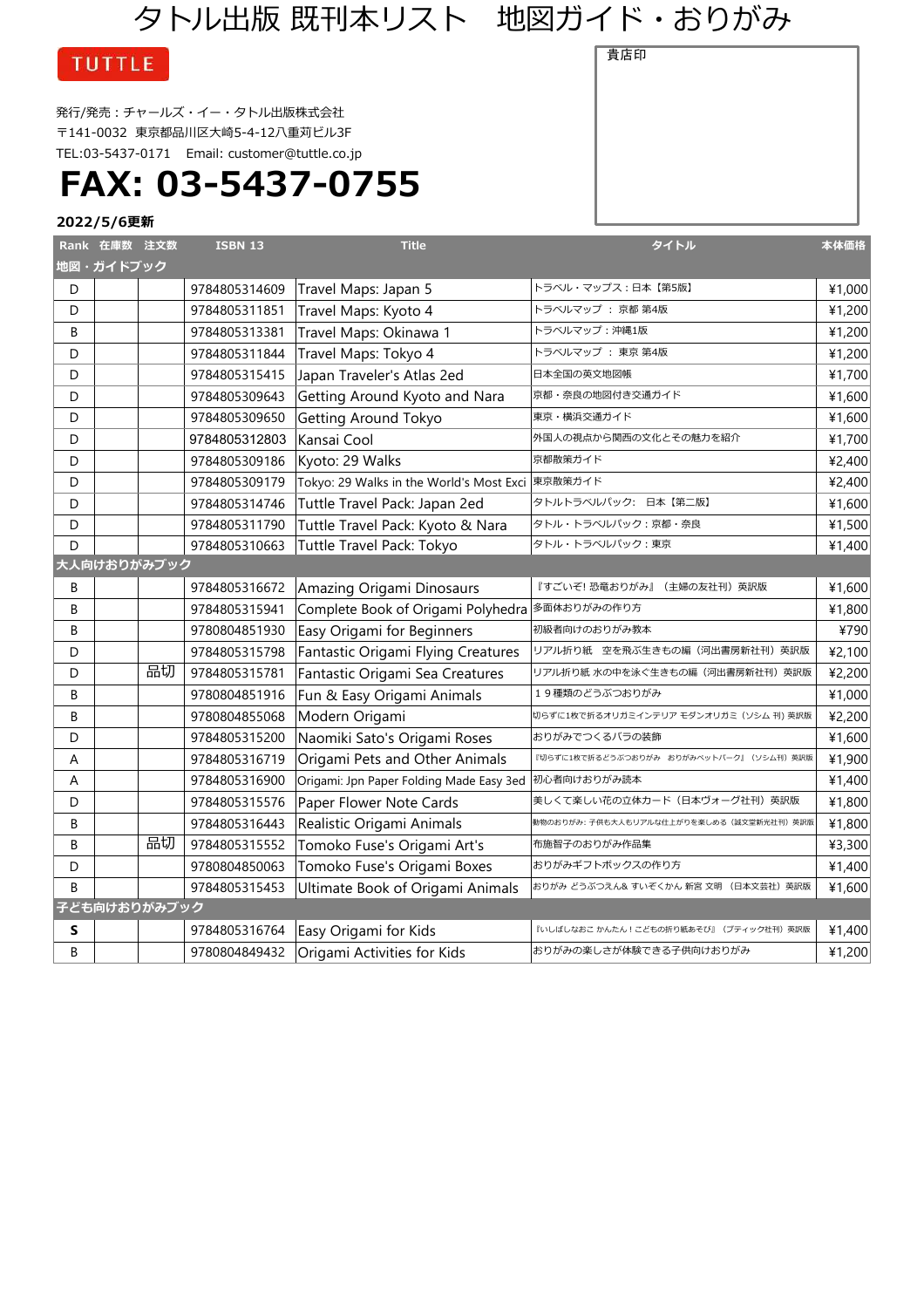## タトル出版 既刊本リスト おりがみ用紙

**TUTTLE** 

発行/発売:チャールズ・イー・タトル出版株式会社 〒141-0032 東京都品川区大崎5-4-12八重苅ビル3F TEL:03-5437-0171 Email: [customer@tuttle.co.jp](mailto:customer@tuttle.co.jp)

**FAX: 03-5437-0755**

### **2022/5/6更新**

|       | Rank 在庫数 注文数 | <b>ISBN 13</b> | <b>Title</b>                                               | タイトル                     | 本体価格   |
|-------|--------------|----------------|------------------------------------------------------------|--------------------------|--------|
|       |              |                | おりがみペーパーバリューパック - 4インチ(10.61cm) / ミニサイズ【増量パック】             |                          |        |
| D     |              | 9780804853569  | Origami PVP Blue & White 4" 500 sheets                     | 藍染柄のおりがみ300枚入り           | ¥1,100 |
| D     |              | 9780804852838  | Origami PVP Cherry Blossoms 4" 500 sheets 桜柄のおりがみ300枚入り    |                          | ¥1,300 |
| D     |              | 9780804852401  | Origami PVP Chiyogami 4" 500 sheets                        | 千代紙柄おりがみ500枚入り           | ¥1,300 |
| D     |              | 9780804852821  | Origami PVP Jpn Designs 4" 300                             | 和柄のおりがみ300枚入り            | ¥900   |
| B     |              | 9780804849227  | Origami PVP Jpn Washi 4" 300                               | 和紙柄のおりがみ300枚入り           | ¥900   |
|       |              |                | おりがみペーパーバリューパック - 6インチ (15cm) / 通常サイズ【増量パック】               |                          |        |
| 100枚入 |              |                |                                                            |                          |        |
| D     |              | 9780804852357  | Origami PVP Kimono Patterns 6" 100s                        | 着物柄おりがみ100枚入り            | ¥750   |
| 200枚入 |              |                |                                                            |                          |        |
| D     |              | 9780804852371  | Origami PVP Blue & White 6"200s                            | 藍染柄おりがみ200枚入り            | ¥1,000 |
| B     |              | 9780804850315  | Origami PVP Cherry Blossom 6"200s                          | バリューパック:桜柄6インチ200枚       | ¥1,000 |
| В     |              | 9780804853606  | Origami PVP Japanese Washi 6"200s                          | 和紙模様の折り紙200枚入            | ¥1,000 |
| C     |              | 9780804850803  | Origami PVP Kimono Patterns 6" 200s                        | 着物柄のおりがみ200枚入り           | ¥1,000 |
| D     |              | 9780804852074  | Origami PVP Kokeshi Jpn Dolls 6"200s                       | 日本人形柄おりがみ200枚入り          | ¥1,000 |
| 256枚入 |              |                |                                                            |                          |        |
| C     |              | 9780804853620  | Origami Paper Book 6 x 256 Chiyogami                       | 千代紙柄のおりがみ256枚入り          | ¥1,300 |
| 500枚入 |              |                |                                                            |                          |        |
| В     |              | 9780804853637  | Origami PVP Cherry Blossoms 6"500s                         | 桜柄のおりがみ500枚入り            | ¥1,400 |
| В     |              | 9780804849234  | Origami PVP Chiyogami 6" 500s                              | バリューパック : 千代紙柄6インチ201枚   | ¥1,500 |
| C     |              | 9780804852852  | Origami PVP Flower Patterns 6" 500s                        | 花柄のおりがみ500枚入り            | ¥1,400 |
| D     |              | 9780804849357  | Origami PVP Kaleidoscope Colors 6"500s                     | 万華鏡柄おりがみペーパー500枚入り       | ¥1,400 |
| D     |              | 9780804851459  | Origami PVP Rainbow 6" 500s                                | 虹柄おりがみ500枚入り             | ¥1,500 |
| В     |              | 9780804854252  | Origami PVP Rainbow Watercolors 6" 500s 水彩柄のおりがみ500枚入り     |                          | ¥1,400 |
| D     |              | 9780804852418  | Origami PVP Washi Patterns 6"500s                          | 和紙柄おりがみ500枚入り            | ¥1,400 |
|       |              |                | おりがみペーパーバリューパック - 6.75インチ (17cm) /大型サイズ【増量パック】             |                          |        |
| D     |              | 9780804853132  | Origami PVP Chiyogami Patterns 6.75"200s                   | 千代紙柄のおりがみ200枚入り          | ¥1,400 |
| В     |              | 9780804853125  | Origami PVP Floating World 6.75"200s                       | 浮世絵美人画のおりがみ200枚入り【大型サイズ】 | ¥1,400 |
| B     |              | 9780804853583  | Origami PVP Hiroshige Prints 6.75"200s                     | 浮世絵柄のおりがみ200枚入り          | ¥1,400 |
| C     |              | 9780804852395  | Origami PVP Jpn Washi 6.75"200s                            | 和紙柄のおりがみ200枚入り           | ¥1,400 |
|       |              |                | おりがみペーパーバリューパック - 8.25インチ (21cm) /特大サイズ【増量パック】             |                          |        |
| C     |              | 9780804853149  | Origami PVP J Woodblock Pattern 8.25" 200s 浮世絵柄のおりがみ200枚入り |                          | ¥1,900 |
| C     |              | 9780804853156  | Origami PVP Shibori Patterns 8.25" 200s                    | 藍染柄のおりがみ200枚入り           | ¥1,800 |
|       | 1000枚入りパック   |                |                                                            |                          |        |
| C     |              |                | 9780804855006 Origami Paper 2.75 X 1000 Chiyogami          | 千代紙柄のおりがみ1000枚入り         | ¥1,400 |
| B     |              | 9780804854269  | Origami PVP Rainbow Cranes 4"1000 sheets                   | 1000枚入り、虹色おりがみ用紙         | ¥1,800 |